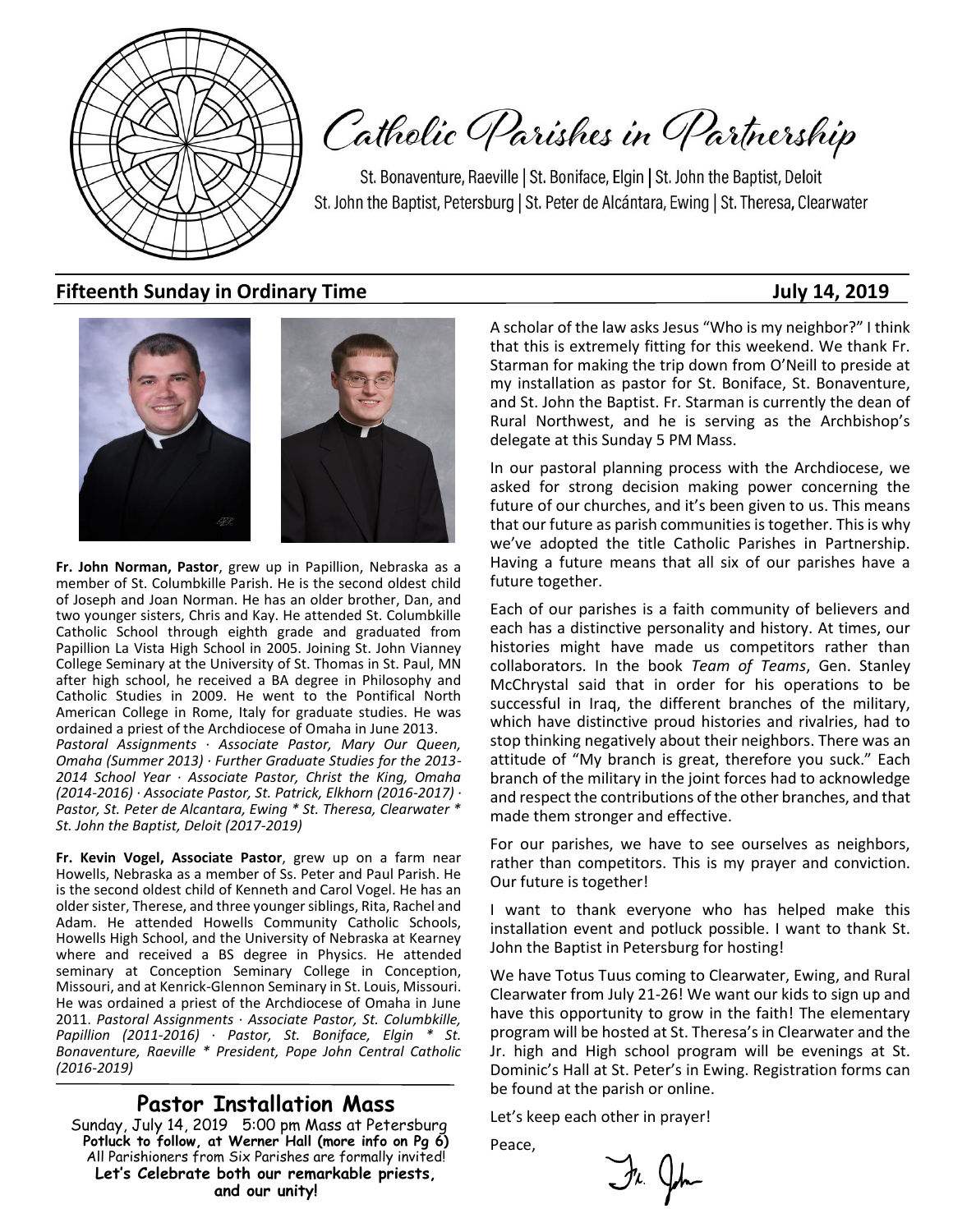**Weekend Mass Schedule**

**Saturday: 5:30 pm** St. Peter de Alcantra, Ewing **Saturday: 7:00 pm** St. John the Baptist, Petersburg

**Sunday: 8:00 am** St. Bonaventure, Raeville **Sunday: 10:00 am** St. Boniface, Elgin **Sunday: 10:00 am** St. Theresa of Avila, Clearwater **Sunday: 11:30 am** St. John the Baptist, Deloit

#### **RELIGIOUS**

Fr. John Norman, Pastor PO Box 37- Ewing, NE 402-626-7605 Email: jmnorman@archomaha.org Fr. Kevin Vogel, Assoc. Pastor PO Box B- Elgin 402-843-2345 Email: [kwvogel@archomaha.org](mailto:kwvogel@archomaha.org)

|                                                             |  | Elliall. KWVUKCIW di Chunidha.UI K |
|-------------------------------------------------------------|--|------------------------------------|
| Deacon Dennis Wiehn                                         |  | 402-843-5808                       |
| Deacon John Starman                                         |  | 402-386-5570                       |
| Deacon William Camp (retired)                               |  | 402-843-5464                       |
| Sister Patricia Hoffman PO Box 219                          |  | 402-843-5461                       |
| seanna an a-Mhainig a' Duineach an Uimilia a sua ann an a-m |  |                                    |

**Emergencies Needing a Priest: call office numbers and system will re-direct your call.**

## **PARISH OFFICES**

| Elgin Office (office entrance is east side of rectory) |                                           |
|--------------------------------------------------------|-------------------------------------------|
|                                                        | Mailing Address: PO Box B, Elgin NE 68636 |
| Parish Office Phone                                    | 402-843-2345                              |
| Fax                                                    | 402-843-2253                              |
| St. Boniface Gym Phone                                 | 402-843-2249                              |
| Website:                                               | www.stbonparishes.com                     |
| Hours:                                                 |                                           |
| Monday                                                 | 1pm-4pm                                   |
| Tuesday-Thursday (Closed 12-1 pm)                      | 9am-4pm                                   |
| Friday (in Summer)                                     | 9am-12pm                                  |
| <b>COMBINED BULLETIN DEADLINE</b>                      | <b>TUESDAY NOON</b>                       |
| Send to Linda and Michele please:                      |                                           |
| Michele Reicks                                         | mreicks@stbonparishes.com                 |
| Linda Moser                                            | Imoser@stbonparishes.com                  |

**Petersburg Office** (office entrance is north entrance Werner Hall) Mailing Address: PO Box 608, Petersburg NE 68652 Parish Office Phone 402-386-5580 Hours: Wednesday 10:00 am-3:00pm Jaci Hoefer interesting ihoefer@archomaha.org

**Ewing Office** (office entrance is front door of Rectory) Mailing Address: PO Box 67, Ewing, NE 68735 Helen Larson) 402-626-7605 Hours: Monday and Thursday 19:00am – Noon

## **All parishes will be having one website**

with this address for now**:** <https://stbonparishes.com/> All bulletins will be posted here, and we will be building this site to include areas specific for each parish as well. If parishes want event flyers, calendars, minutes etc. posted, please email [mreicks@stbonparishes.com.](mailto:mreicks@stbonparishes.com)

*Each parish maintains their own Facebook Page*

**NOTICE: Bulletin Deadline is Tuesday at Noon.** Everything must be given to the office as you want it to appear in the bulletin. We now have one weekly bulletin for our six-parish grouping. With that comes earlier deadline for submitting information, the request that you submit everything with the full wording you wish it to appear, and the request that no one assume that your event will get in the bulletin, just because it is on one of the monthly calendars. Thank you!

#### **RECONCILIATION SCHEDULE**

Wednesday: 5-5:30pm- Elgin Saturday: 4:45-5:15 pm- Ewing Saturday: 6:15- 6:45 pm- Petersburg Sunday: 7:30-7:50 am- Raeville **Reconciliation will be offered** before and after each Mass, as available, and other times as shown here in the bulletin. Daily Mass Schedules for each of the six churches in our grouping will remain the same.

### **ADORATION SCHEDULE**

**St. Peter's:** Thursday- 9- Noon First Saturday- 6:00 pm-Midnight

**Elgin:** Day before First Friday , Each Month St. John's-Deloit- Devotions on Mondays at 7:00 pm

## **PRAYER LINE REQUESTS**

**St. Boniface:** Call Betty Mackel 402-843-2394 or Mary Jane Boes 402-843-2379

**St. Bonaventure**: Call Mary Ann Fangman 402-386-5350 or Mary Ann Starman 402-386-5538

**St. John-Petersburg:** Call Kathy Koch 402-386-5481

or Kelly Starman 402-386-5570

**St. Peter-Ewing:** Lavonne Sisson 402-626-7755

**St. Theresa-Clearwater:** Teresa Kester, 402-750-0262

**St. John the Baptist-Deloit:** Jeannie Knievel 402-929-0847

## **RENTAL REQUESTS**

**St. Bonaventure, Raeville Rectory or Hall:** Call Mary Ann Fangman 402-386-5350.

**St. John's Rectory, Petersburg:** Call Mary Lu Larson 402-843- 8420 or Jacque Luettel 402-843-8974.

**St. John's Werner Hall, Petersburg events** all need to be scheduled through Jaci Hoefer – including all funerals, events, receptions, and showers by calling 402-386-5580 or email [jhoefer@archomaha.org.](mailto:jhoefer@archomaha.org)

**St. John's Rural Clearwater**: Sue Mlnarik 402-485-2428

**St. Theresa's Clearwater:** Koryn Koinzan 402-929-0520

**St. Peter's Ewing (St. Dominic's) Hall:** Helen Larson 402- 626-7605

**Knights of Columbus Hall, (Elgin):** Dave Hoefer 402-843- 2312

## **SCHEDULE MASS INTENTIONS**

**St. Boniface/St. Boniface Parish:** Linda Moser 402-843-2345 **St. John's Parish- Petersburg:** Kelly Starman 402-386-5570 or email [kelly\\_starman@yahoo.com.](mailto:kelly_starman@yahoo.com)

**St. Peter, St. John's- Deloit, St. Theresa's:** Helen Larson 402- 626-7605.

 **One Church**: encountering **Jesus**, equipping **disciples**, living **mercy.**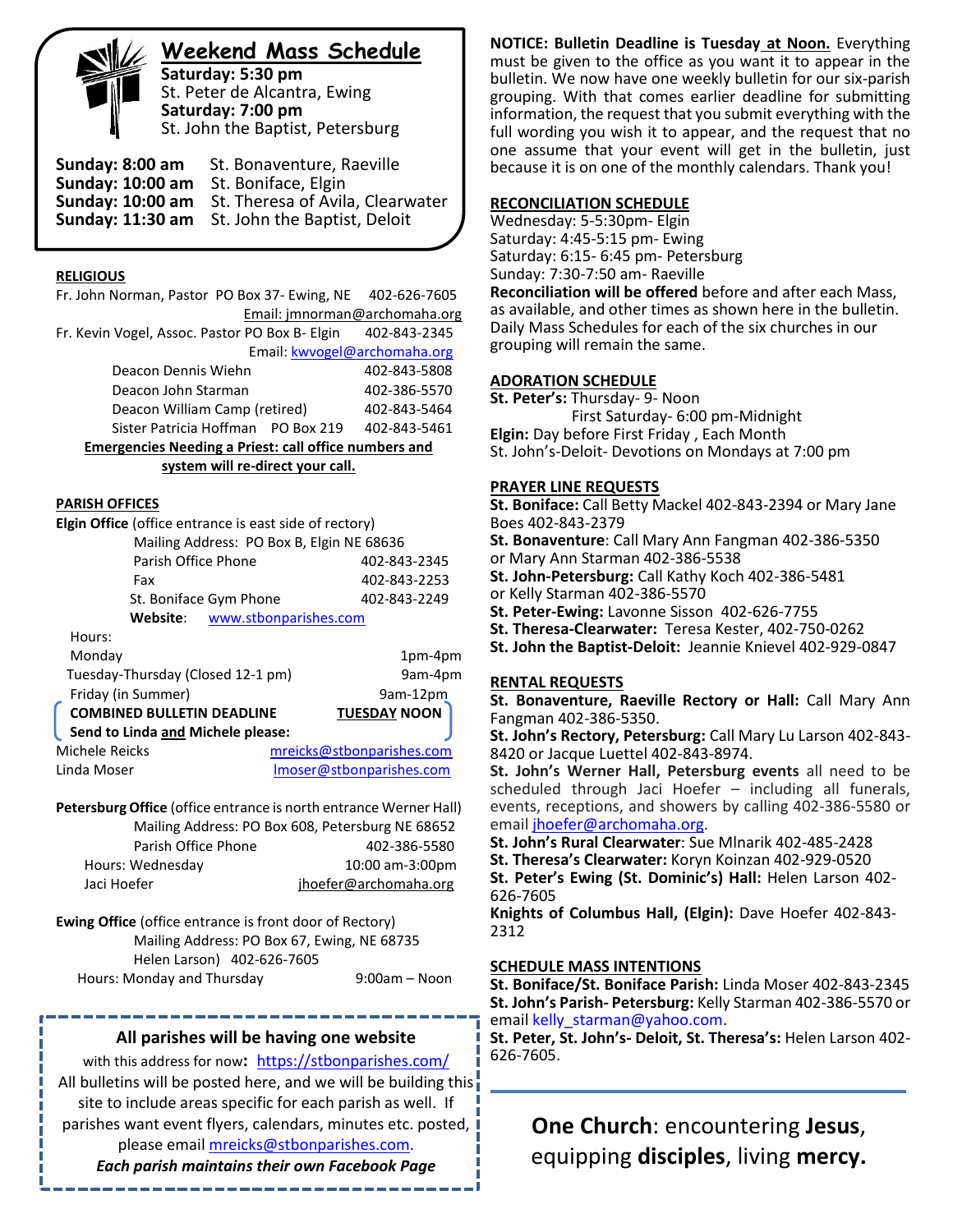# **This Week In Our Parishes…….**

| Parish     | Day              | Date       | Time               | Events             |
|------------|------------------|------------|--------------------|--------------------|
| All        | Sunday           | July 14    | 5:00 pm            | Fr. Joh            |
|            |                  |            |                    | in Pete            |
| All        | Tuesday          | July 16    | Noon               | <b>Bulleti</b>     |
| <b>SJP</b> | Tuesday          | July 16    | --------           | No mo              |
| All        | <b>Wed-Thurs</b> | July 17-18 |                    | All Pari           |
| <b>SBE</b> | Wednesday        | July 17    | 5-5:30 pm          | Confes             |
| <b>SBR</b> | Wednesday        | July 17    |                    | St. Bor            |
| <b>SJP</b> | Wednesday        | July 17    | 7:30 <sub>pm</sub> | St. Joh            |
| <b>SBE</b> | Thursday         | July 1     |                    | St. Bor            |
| All        | Friday           | July 19    |                    | Elgin P            |
| <b>SJP</b> | Saturday         | July 20    | $8:00$ am          | St. Joh            |
| All        | Sunday           | July 21    | 7:30-9:45 pm       | Totus <sup>-</sup> |
|            |                  |            |                    |                    |

Fr. John Norman's Pastor Installation at St. John's Church, in Petersburg w/Potluck to follow in Werner Hall for all 6 Parishes **Bulletin Deadline at Noon** No mowing at St. John's- Petersburg Cemetery this week All Parish Offices Closed for Offsite Meetings Confessions at St. Boniface Church St. Bonaventure- Raeville Mows Parish Grounds St. John's- Petersburg Parish Council in Classroom B St. Boniface- Elgin Circle 4 Cleans Church (at time that works) Elgin Parish Office Closed in Afternoon St. John's-Petersburg Parish Workday Totus Tuus for Jr. High/High School Begins at St. Dominic's Hall and Begins Monday, July 22 at St. Theresa's Hall for Elementary



**Ever wondered** about becoming a Lector or Extraordinary Minister of Holy Communion (EMHC)? We ask that you **prayerfully consider** being trained and mandated for one of

these important ministries in your parish. The training will be held Sunday, August 18 at St. Mary's Church in Norfolk from 1:30-4:30 pm and the Mandation Mass will be Wednesday, August 28 at St. Mary's at 7:00 pm. Both must be attended. Please let your Parish Office know if you are willing, as we need to submit names by the end of July.



ŗ

**Lost and Found:** Hearing Aid, found outside St. Boniface Church. To claim, contact the Parish Office.

**Looking Ahead:**

**St. Boniface Bazaar Meeting**: July 30 at 7:30 pm **St. Boniface Gym Closed for Refinishing** From July 22- August 4.

| <b>Financial Stewardship- July 7</b>  |            |  |  |  |  |
|---------------------------------------|------------|--|--|--|--|
| <b>St. Boniface</b>                   |            |  |  |  |  |
| Sunday Collection (48 Env.)           | \$3,547.00 |  |  |  |  |
| <b>Children's Collection</b>          | \$8.75     |  |  |  |  |
| \$50.00<br>Peter's Pence              |            |  |  |  |  |
| <b>Sunday Collection</b>              |            |  |  |  |  |
| As of Fiscal Week 51                  |            |  |  |  |  |
| <b>Budgeted Total</b>                 | \$4,411.77 |  |  |  |  |
| \$3,547.00<br><b>Actual Total</b>     |            |  |  |  |  |
| $($ \$864.77)<br><b>Amount Behind</b> |            |  |  |  |  |

**St. Boniface: Please Remember In Your Prayers:** Matt Evans, Jolene Lichty, Diane Flenniken, Larry Braband, Peter Ives, Olivia Trease Anderson, Roger & Jan Sorenson, Kathy Jamieson, Terry Dinslage, Cheri (Schindler) Cavanagh, Laurie Horn, Beth Sullivan, Dave Shrader, Bob Redler, Garrett Scholz, Paul Seger, Alfreda Pelster, Neil Childers, Margaret Dozler, Eve Kallhoff, Sally Beckman, Betty Vaisvilas, Marie Cheatum, Leonard Beckman, Shirley Henkenius, Charlotte Hoefer, Joe Buelt, Helen Borer, Karlene Moser, Shelby Iburg, Loretta Zegers, Helen Preusser, Mary Jane Henn. [Please let us know if name can be removed.

# When writing the story of your life, don't let anyone else hold the pen!



# **St. Boniface School Calendar Lottery**

| $07-01-19$ | Chris & Laurie Waterbury  | \$60.00 |
|------------|---------------------------|---------|
| 07-02-19   | Bob & Judy Cummings       | \$60.00 |
| 07-03-19   | David & Marilyn Sehi      | \$60.00 |
| 07-04-19   | Easton Bode               | \$80.00 |
| 07-05-19   | Christal (Parks) Witthuhn | \$60.00 |
| 07-06-19   | <b>Heather Veik</b>       | \$60.00 |
| 07-07-19   | Louise Schindler          | \$75.00 |
| 07-08-19   | Fr. Kevin Vogel           | \$60.00 |
| 07-09-19   | Liam Pelster              | \$60.00 |
| $07-10-19$ | Lyle & Betty Mackel       | \$60.00 |
| 07-11-19   | Mikaiah Hoefer            | \$60.00 |
| $07-12-19$ | Kendra & Chris Warren     | \$60.00 |
| 07-13-19   | Terry & Jan Henn          | \$60.00 |
| $07-14-19$ | Jane Brown                | \$75.00 |
|            |                           |         |

.Church **St. Boniface, Elgin's Circle 4 will clean church**  on Thursday, July 18 at a time that is convenient for you. Just be sure to mark off what you have done on the sheet. Families welcome! Thank you.

**Check out new Lighthouse CD at St. Boniface Church, Elgin: A Catholic Millennial's Guide to Adulting** by Paul J. Kim. The Millennial Generation has grown to experienced many of the conveniences and pitfalls of new technologies, social media, student loan debt, and adult life, millennials have also developed a genuine desire to do something great with their lives, but often don't know how to get there. As fellow millennial Paul J. Kim shares with great humor and insight, tackling life's big challenges and desires for vocation, career, and greatness can give powerful witness to God and the gift of life. Check out this and many other titles in the west entrance of St. Boniface Church. We ask \$3.00 to cover the costs and reorders. Envelopes are available for your donation which can be dropped in the collection on Sunday, mailed or brought to the Elgin Parish Office.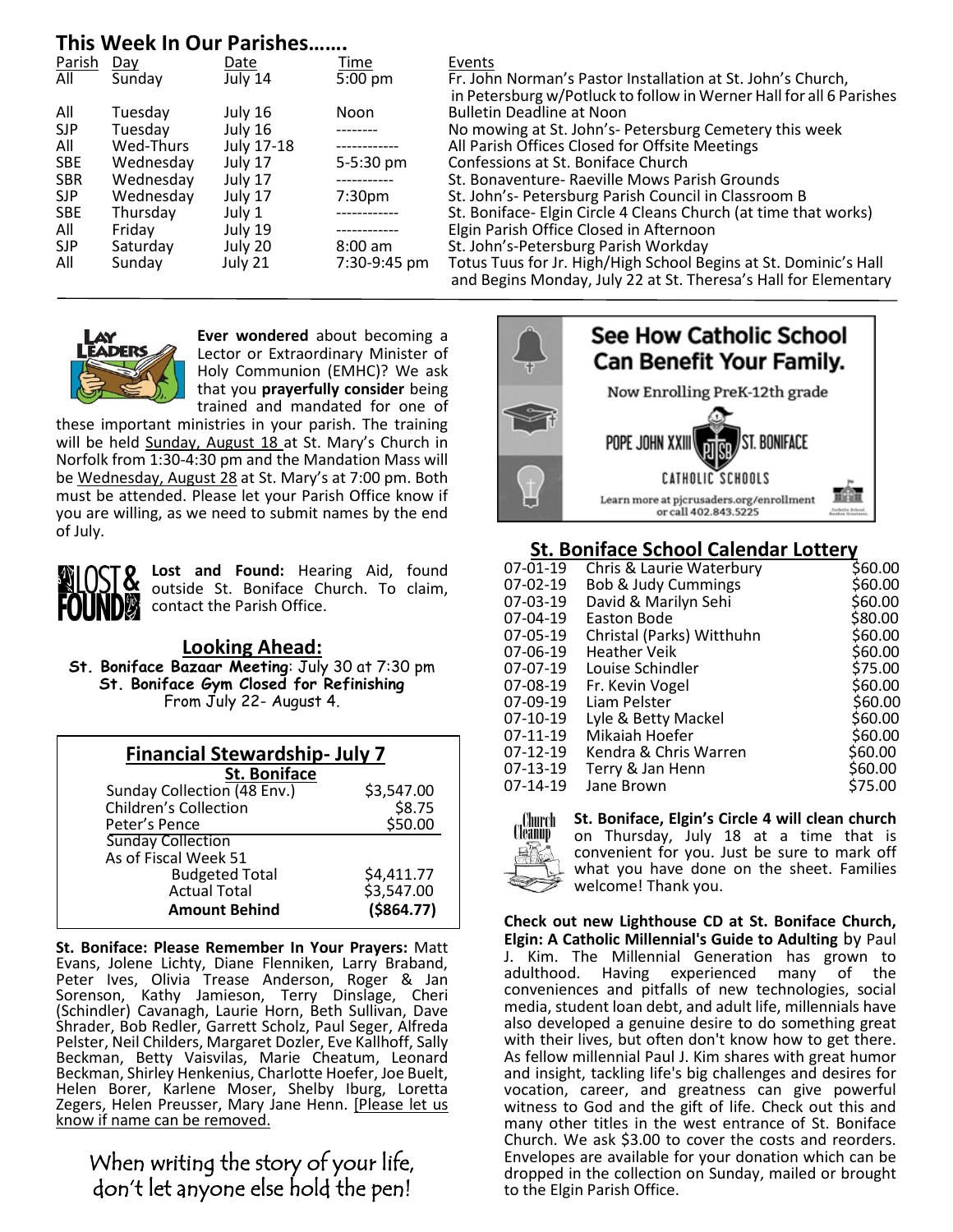# **Mass Intentions for the Week……**

| Location<br>Day<br>(SJP) Petersb.<br>(SBE) Elgin<br>(SJD) Deloit<br>(SBR) Raeville<br>(SPE)Ewing<br>(SBE) Elgin<br>(STC)Clearw.<br>(SJP) Petersb.<br>(SBE) Elgin<br>(SPE) Ewing<br>(SBE) Elgin<br>(SJD) Deloit<br>(SPE) Ewing<br>(SJP) Petersb.<br>(SBR) Raeville<br>(SBE) Elgin<br>(STC) Clearw.<br>(SJD) Deloit | Sunday<br>Monday<br>Monday<br>Tuesday<br>Tuesday<br>Wednesday<br>Wednesday<br>Wednesday<br>Thursday<br>Thursday<br>Friday<br>Friday<br>Saturday<br>Saturday<br>Sunday<br>Sunday<br>Sunday<br>Sunday | Date<br>July 14<br>July 15<br>July 15<br>July 16<br>July 16<br>July 17<br>July 17<br>July 17<br>July 18<br>July 18<br>July 19<br>July 19<br>July 20<br>July 20<br>July 21<br>July 21<br>July 21<br>July 21 | Time<br>5:00 pm<br>$8:15$ am<br>$7:30$ pm<br>$8:30$ am<br>$8:30$ am<br>$8:15$ am<br>$8:30$ am<br>$8:15$ am<br>$8:30$ am<br>$8:15$ am<br>$8:30$ am<br>5:30 pm<br>$7:00 \text{ pm}$<br>$8:00 \text{ am}$<br>10:00 am KV<br>$10:00$ am JN<br>$11:30$ am JN | Cele.<br><b>BS</b><br>JN<br>KV<br>KV | Intentions<br>+Bill Leifeld/Dolores Leifeld<br><b>Communion Service</b><br>+In Thanksgiving (JS)<br>+Janice Schrage<br>Special Intention (JS)<br>+Mark Chicoine<br>+John & Betty Thiele<br>No Mass<br>+Jerome & Bernice Roth<br>+Stanley, Liz & Jack Bartak<br>+Leo & Dorothy Dwyer<br>+Clarence & Alice Funk<br>+Denny, Chris & Beth Vandersnick<br>Liv. & Dec. Bob Spieker Family<br>+Paysen Ann Guthard<br>+Leonard & Taureta Borer<br>Living Members of Our Parishes<br>+Floyd Henn & Cindy Bohaboj | (Devotions at 7pm) |  |
|-------------------------------------------------------------------------------------------------------------------------------------------------------------------------------------------------------------------------------------------------------------------------------------------------------------------|-----------------------------------------------------------------------------------------------------------------------------------------------------------------------------------------------------|------------------------------------------------------------------------------------------------------------------------------------------------------------------------------------------------------------|---------------------------------------------------------------------------------------------------------------------------------------------------------------------------------------------------------------------------------------------------------|--------------------------------------|---------------------------------------------------------------------------------------------------------------------------------------------------------------------------------------------------------------------------------------------------------------------------------------------------------------------------------------------------------------------------------------------------------------------------------------------------------------------------------------------------------|--------------------|--|
|-------------------------------------------------------------------------------------------------------------------------------------------------------------------------------------------------------------------------------------------------------------------------------------------------------------------|-----------------------------------------------------------------------------------------------------------------------------------------------------------------------------------------------------|------------------------------------------------------------------------------------------------------------------------------------------------------------------------------------------------------------|---------------------------------------------------------------------------------------------------------------------------------------------------------------------------------------------------------------------------------------------------------|--------------------------------------|---------------------------------------------------------------------------------------------------------------------------------------------------------------------------------------------------------------------------------------------------------------------------------------------------------------------------------------------------------------------------------------------------------------------------------------------------------------------------------------------------------|--------------------|--|

**Abbreviations:** We are beginning to use a new shorthand notation for our parish communities:

- SPE St. Peter de Alcantara's in Ewing
- STC St. Theresa's in Clearwater
- SJD St. John's Church of Deloit
- SJP St. John the Baptist in Petersburg
- SBE St. Boniface in Elgin
- SBR St. Bonaventure in Raeville



| Liturgical Schedule for Saturday-Sunday, July 20-21, 2019              |                                                    |                                                                           |                                                                       |                                        |                            |                                 |                                                                                                                                |
|------------------------------------------------------------------------|----------------------------------------------------|---------------------------------------------------------------------------|-----------------------------------------------------------------------|----------------------------------------|----------------------------|---------------------------------|--------------------------------------------------------------------------------------------------------------------------------|
| Weekend                                                                | <b>Servers</b>                                     | <b>Ushers</b>                                                             | Greeters/<br>Rosary<br><b>Leaders</b>                                 | Gift<br><b>Bearers</b>                 | Lectors                    | <b>Music</b>                    | <b>EMHC</b><br>(*to the sick)                                                                                                  |
| Sat. July 20<br>$5:30$ pm<br>St. Peter<br>de Alcantra<br>Ewing         | Mason<br>Hoke<br>Preston<br>Hoke                   | Todd<br><b>Bollwitt</b><br>Aaron Hoke                                     |                                                                       | Kevin &<br>Gina<br>Koenig<br>Family    | Candi<br>Hoke              | <b>Follow Organ</b><br>Schedule | Aaron Hoke                                                                                                                     |
| Sun. July 20<br>$7:00 \text{ pm}$<br>St. John<br>Petersburg            | Katelyn<br>Krohn<br>Marissa<br>Preister            | Vet Stuhr<br>& 1<br>Volunteer                                             | Money<br>Counters:<br><b>Helen Preusser</b><br>Dave Pieke             | ------------                           | Ken<br>Luettel             | <b>Guitar Group</b>             | <b>Theresa Knust</b><br>Jane Thieman                                                                                           |
| Sun. July 21<br>$8:00$ am<br>St.<br><b>Bonaventure</b><br>Raeville     | Lauren<br>Seier<br>Maddie<br>Schrage               | Tyler<br>Reestman<br>Matt Sands                                           | Fred & Mary<br>Ann Fangman                                            | Spencer<br>& Megan<br>Heying<br>Family | Joyce<br>Pelster           | Joyce<br>Reestman               | Ann Beckman                                                                                                                    |
| Sun. July 21<br>$10:00$ am<br>St. Boniface<br>Elgin                    | Ashlynne<br>Charf<br>Taylynne<br>Charf             | Jim Baum<br><b>Ted Baum</b><br>Gary<br><b>Beckman</b><br>Scott<br>Beckman | Jeff & Tracey<br>Schindler-W<br>Bob & Janice<br>Pelster-N&S           | Greg &<br>Deb <sup>-</sup><br>Tharnish | Alan<br><b>Reicks</b>      | Mark & Julie<br>Dwyer           | No Precious Blood-<br>Pastor, *Betty<br>Getzfred for Deacon,<br>*Tyler & *Chelsi<br>Childers, *Andrew<br>Childers <sup>®</sup> |
| Sun. July 21<br>$10:00$ am<br>St. Theresa<br>of Avila<br>Clearwater    | Rafe<br>Grebin<br>Spencer<br>Kester                | John Kester<br>Tom Kester                                                 | ------------                                                          | Tim Jr.<br>Kristen<br>Kester<br>Family | Tina<br>Thiele-<br>Blecher | <b>Follow Organ</b><br>Schedule | Tom Thiele                                                                                                                     |
| Sun. July 21<br>$11:30$ am<br>St. John the<br><b>Baptist</b><br>Deloit | Sharon<br><b>Bartak</b><br>Emily<br><b>Mlnarik</b> | <b>Brent</b><br>Schmidt<br>Josh Mlnarik                                   | $***$ KNOTE $\cdot$ All Darich Offices in our grouning will be closed | Dave &<br>Marilyn<br>Sehi              | Cathy<br>Palmer            | <b>Follow Organ</b><br>Schedule | Janette Kerkman                                                                                                                |

**\*\*\*\*NOTE: All Parish Offices in our grouping will be closed On Wednesday- Thursday**, July 17-18 for Offsite Meetings.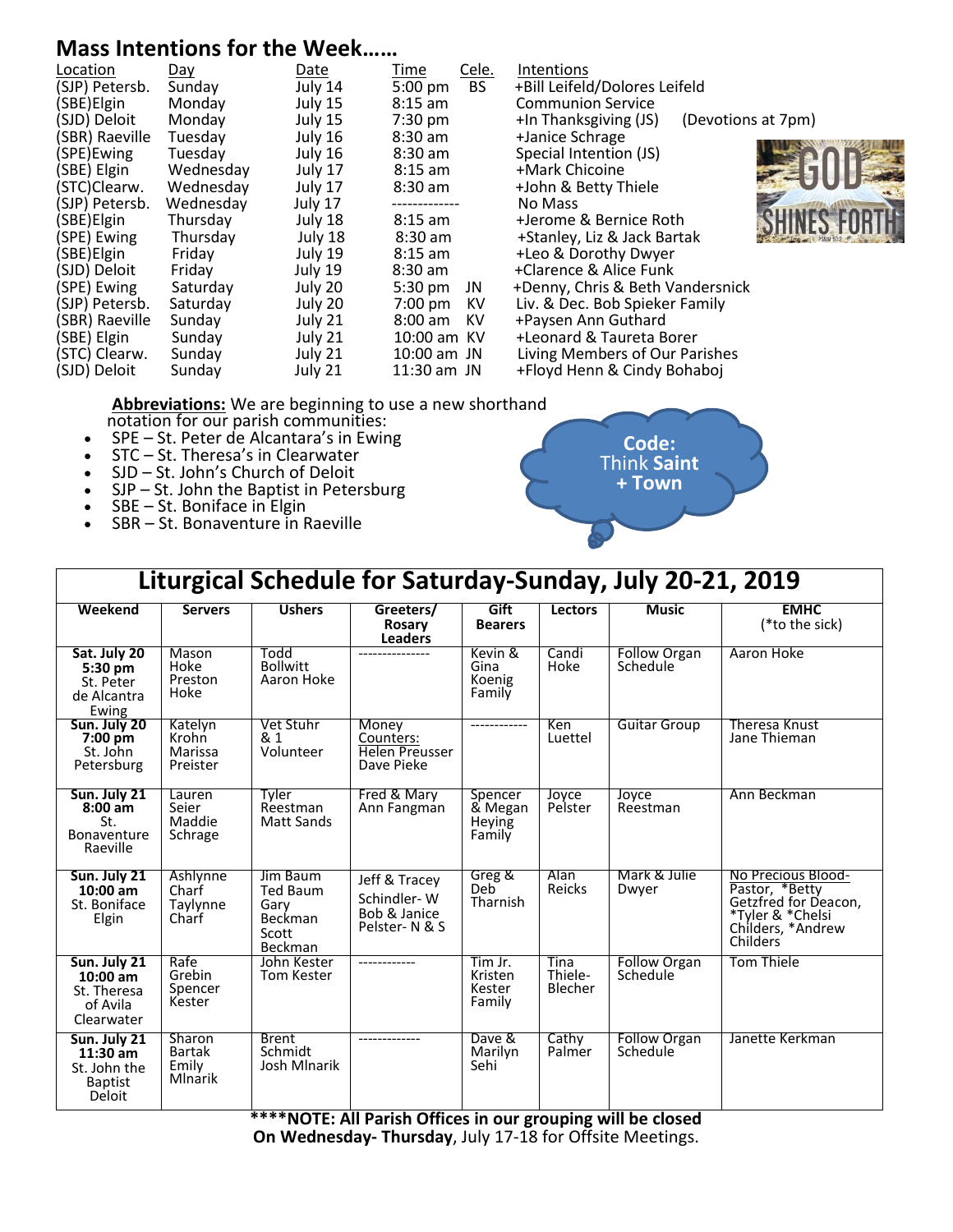

 **Sign up today! Totus Tuus Ewing, Clearwater area** July 21-26, 2019 Jr. High/High School (Sun-Thurs) 7:30-9:45 pm at St. Dominic's Hall In Ewing. 1st- 6<sup>th</sup> Grade (Mon-Fri) 9:00 am-3:00 pm at

Clearwater. Sign-up sheets in the back of Ewing, Clearwater & Deloit Churches. **We are looking for host families for the Totus Tuus team….and for families to host supper for the Totus Tuus team members. Contact Koryn Koinzan with any questions at 402-929-0520**. Thank you. Forms are available on website at: www. stbonparishes.com.

# **Financial Stewardship – July 7**

**St. Peter's- Ewing** Collection: \$1,037.00 Building Fund: \$50.00 Peter's Pence: \$40.00

## **St. Theresa's- Clearwater**

Sunday Collection: \$1,275.00 Peter's Pence: 135.00

## **St. John's- Deloit**

Sunday Collection: \$1,262.00 Peter's Pence: \$163.00

## **PRAY FOR ALL HAVING SPECIAL NEEDS**

**St. Peter's:** Elaine Thoendel, Butch Sojka**,** Sister Joseph, Mary Edwards, Jessica Hobbs, Jeanette Tomjack, Sharon Ward, Leo Hawk, Duaine Bollwitt, Yvonne Duggan, Marie Vandersnick and Myra (Rotherham) Schwebel, Al James. **St Theresa's:** Deb Trease, Leo Starman, Shawn Patras, Nate Thiele, Regina Krebs, Mary Ann Thiele and Jeanne Hoffman.

**St. John's:** Jackie Bartak, Darlene Schueth, Carl Ernesti and Georgine Funk.



# **Save the Date:**

St. Theresa's, Clearwater Breakfast will be held Sunday morning, September  $15^{\text{th}}$ .



## **Don't wait for November it's Thanksgiving in July! at Elgin Community Center**

Elgin Senior Center Evening Meal and Fundraiser, will be held Wednesday, July 17.

Dinner will be served at 6:00 pm. Join them for Turkey & Dressing, Sausage and Sauerkraut, Mashed Potatoes, Corn Casserole, Cranberry Salad and Pie. Cost: \$8.00 per person. Please RSVP to 402-843-5757. Everyone is welcome. *Let's support this wonderful place that provides socializing and meals, plus delivery to the homebound!*



**A Teens Encounter Christ (TEC) Weekend** will be Friday-Sunday, July 26-28, 2019, at<br>Tintern Retreat Center. Weekends are Retreat Center. Weekends are specifically designed for second semester high school juniors to age 23. TEC costs \$75 and scholarships are available. Seek a

paper registration form at the Parish Office in Elgin or on stbonparishes.com under youth retreats. Please contact Terry Reicks for questions, 402-741-0165.

## **2019 Marriage Celebration**

Celebrating a milestone anniversary? Join us at the 2019 Marriage Celebration on Sunday, September 29th in Norfolk, Nebraska. Visit **[family.archomaha.org/enriching-marriage/enrichment](http://family.archomaha.org/enriching-marriage/enrichment-events/)[events/](http://family.archomaha.org/enriching-marriage/enrichment-events/)** for the latest updates and information. **Register by July 29 for names to be included in the program.**

## **CEC Means Opportunity**

Many have asked what CEC is. A Christian's Encounter Christ (CEC) Weekend is a personal and communal encounter with Christ through the Holy Spirit which leads to a lifelong relationship with God by living a method of ongoing spiritual growth and evangelization of our Catholic faith. If you wish to attend, talk to someone you know who has made a weekend, or call Michele at the Parish Office for more information!

|               | 2019 Weekends-Norfolk   |                          |  |  |
|---------------|-------------------------|--------------------------|--|--|
|               | <b>MEN:</b> Sept. 27-29 | <b>WOMEN: Oct. 18-20</b> |  |  |
|               | <b>MEN: Nov. 1-3</b>    | <b>WOMEN: Nov. 22-24</b> |  |  |
| $\sim$ $\sim$ |                         |                          |  |  |

\* For those who are married, husbands must attend first, and will not be registered without their wives registering at the same time for the next women's. Weekends fill up fast!



**Corrected Times: St. Francis Neligh Mass Schedule (Jun-Jul-Aug)** 5:00 pm Saturday and 10:00 am Sunday **Our Lady of Mt. Carmel (Jun-Jul-Aug)** 7:00 pm Saturday and 8:00 am Sunday